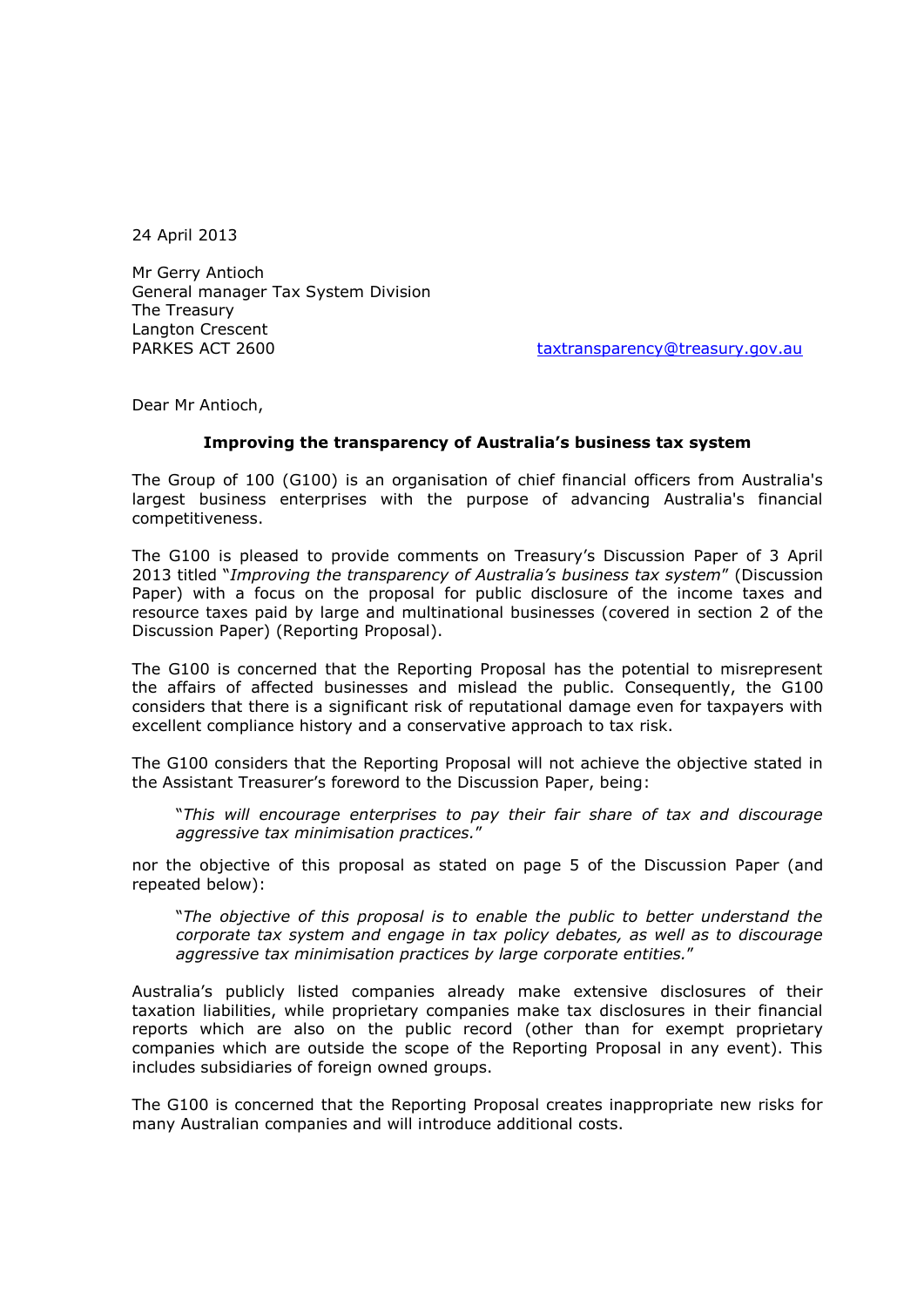By way of example, any company which has:

- low profitability to revenue ratios (for reasons including competitive markets, industry structure, and / or the volatile domestic and global economy);
- low taxable income to revenue ratios (for reasons including legitimate capital allowances, research and development tax concessions, exempt foreign income, tax losses and tax timing differences);
- differences between the cash tax payable in Australia in a year and its current tax liability reported in its financial statements (for reasons including tax timing differences, instalment payment differences and taxes payable in Australia as distinct from taxes paid globally); and / or
- the recognition of accounting gains and losses on unrealised positions;

will likely need to invest time and incur expenditure to prepare public disclosures explaining its position to mitigate the risk of adverse media reporting and/or inappropriate conclusions being reached by the general public. Consequently, it is likely that the Reporting Proposal will impose an additional new burden on impacted companies.

In many cases taxpayers will be required to "defend" themselves where tax outcomes reported are a direct consequence of considered and well understood tax policy decisions that have been taken by successive governments. For example, the greater the scale and profitability of foreign operations an Australian based multinational has, the greater the likelihood that an unfair inference may be drawn from the Reporting Proposal. This could in effect penalise successful Australian based companies.

The G100 is of the view that the Reporting Proposal will do little to increase public awareness of the role of business and tax policy. Treasury currently publishes an annual Tax Expenditure Statement covering many concessions. The Australian Taxation Offices (ATO) currently publishes extensive taxation statistics about businesses and large and small companies. The ATO already receives significant amounts of data relating to companies from their income tax returns, their International Dealings Schedules, ATO risk assessment statistics and industry profitability assessments. The G100 considers that this data has the capacity to facilitate more meaningful debate than information that can easily be misunderstood without appropriate context.

In the view of the G100, the desired outcomes of the Reporting Proposal:

- will not outweigh the likely significant associated costs and potential inappropriate detrimental impacts on business reputations;
- risks diverting public attention from the major task ahead of developing  $21^{st}$ century rules for the taxation of international business as identified by the Organisation of Economic Co-Operation and Development (OECD), G20 and G8; and
- will likely confuse the tax policy debate.

If the government is determined to proceed with the Reporting Proposal then the G100 considers that there should be, at most, a very limited trial, with significant modifications as discussed below. This would allow for a proper impact analysis and the development of appropriate measures to mitigate inappropriate detrimental impacts.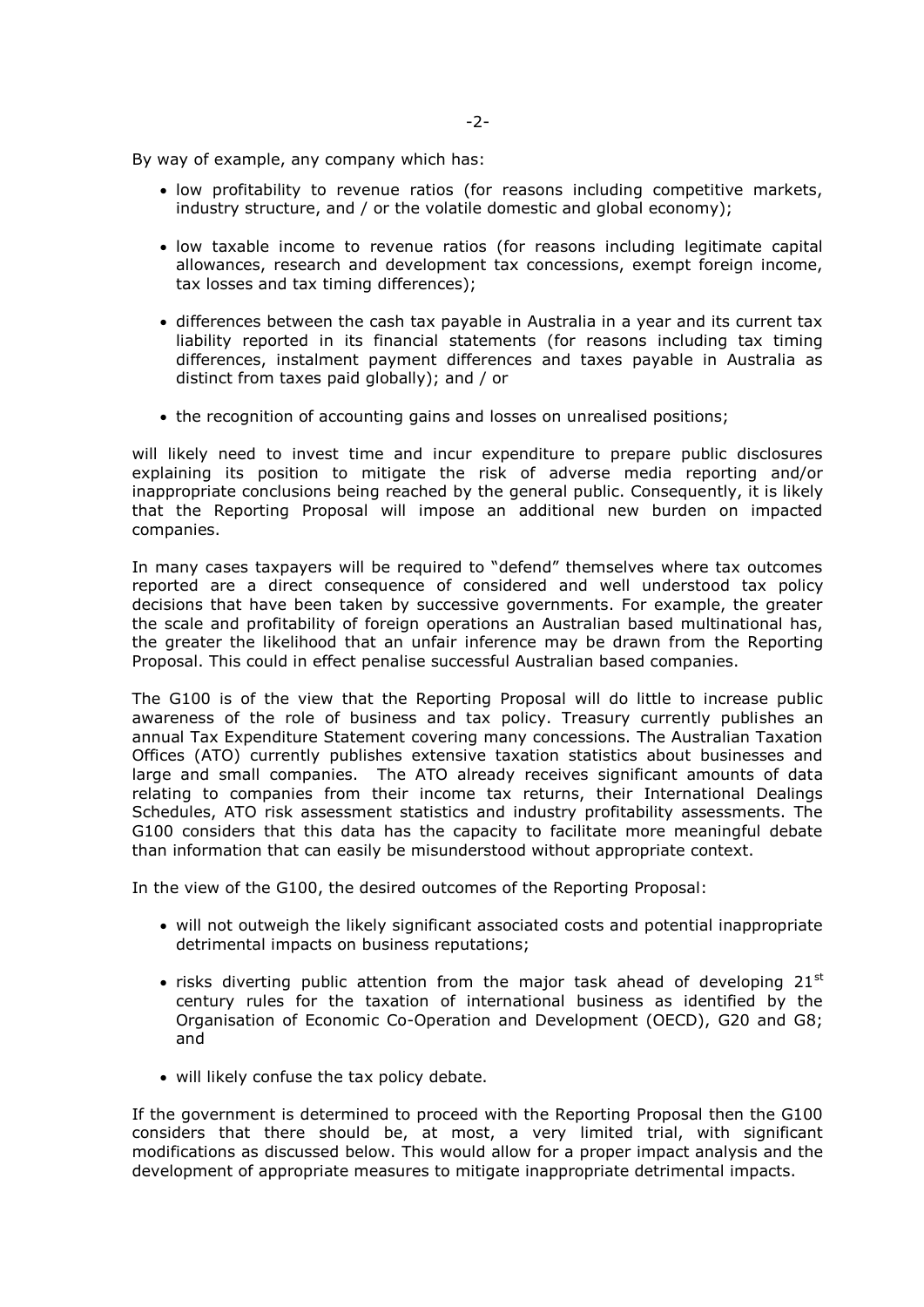**SPECIFIC COMMENTS ON THE APPROPRIATENESS OF THE REPORTING PROPOSAL** 

i) **The G100 considers that whilst the public concerns being discussed may have some basis there is not a widespread issue**

Large businesses are extremely transparent to the ATO. Mark Konza, Deputy Commissioner, Large Business and International, expressed the following view in a recent speech:

"*approximately 800 (representing 55% of company tax) [large companies] we have no current concerns about.*"

In this same speech the Deputy Commissioner also highlighted the ATO's initiatives in respect of the large business sector, namely implementing prelodgement compliance reviews and the reportable tax position schedule.

Consistent with the ATO's assessment of large companies, the G100 considers that the ATO's current initiatives, and future enhancements, are a more appropriate mechanism to discouraging aggressive tax minimisation practices.

The G100 considers that subjecting all of its members to the Reporting Proposal demonstrates that the proposal is being applied indiscriminately to taxpayers for whom it is accepted that there is no issue.

# ii) **The Reporting Proposal is contrary to multilateral action and may harm Australia's attractiveness**

The OECD Report on *Addressing Base Erosion and Profit Shifting* does not identify a lack of public disclosure of company income tax as a deficiency in tax systems. Further, such public disclosure has not been recommended as a reform or corrective action.

The G100 is concerned that, given the likelihood of inappropriate inferences being drawn from the Reporting Proposal, Australia may become less attractive as an investment destination. In particular, absent extensive context to explain the published data, limited (if any) conclusions would be reached.

## **iii) The Reporting Proposal will not achieve the policy objectives**

The G100 understands that the desired outcomes of the Reporting Proposal are to enable the public to better understand the corporate and resource tax system and engage in tax policy debates and to discourage aggressive tax minimisation practices.

The G100 considers that the current proposal will not advance the public policy debate and will not improve the process for achieving reforms by multilateral forums given the potential for the Reporting Proposal to mislead the general public.

## **iv) Improving ATO statistics and tax research**

The G100 considers that the collection, analysis and evaluation of more detailed data against a wide range of criteria is a more appropriate approach to advancing public debate on whether taxpayers are paying a fair share of income tax.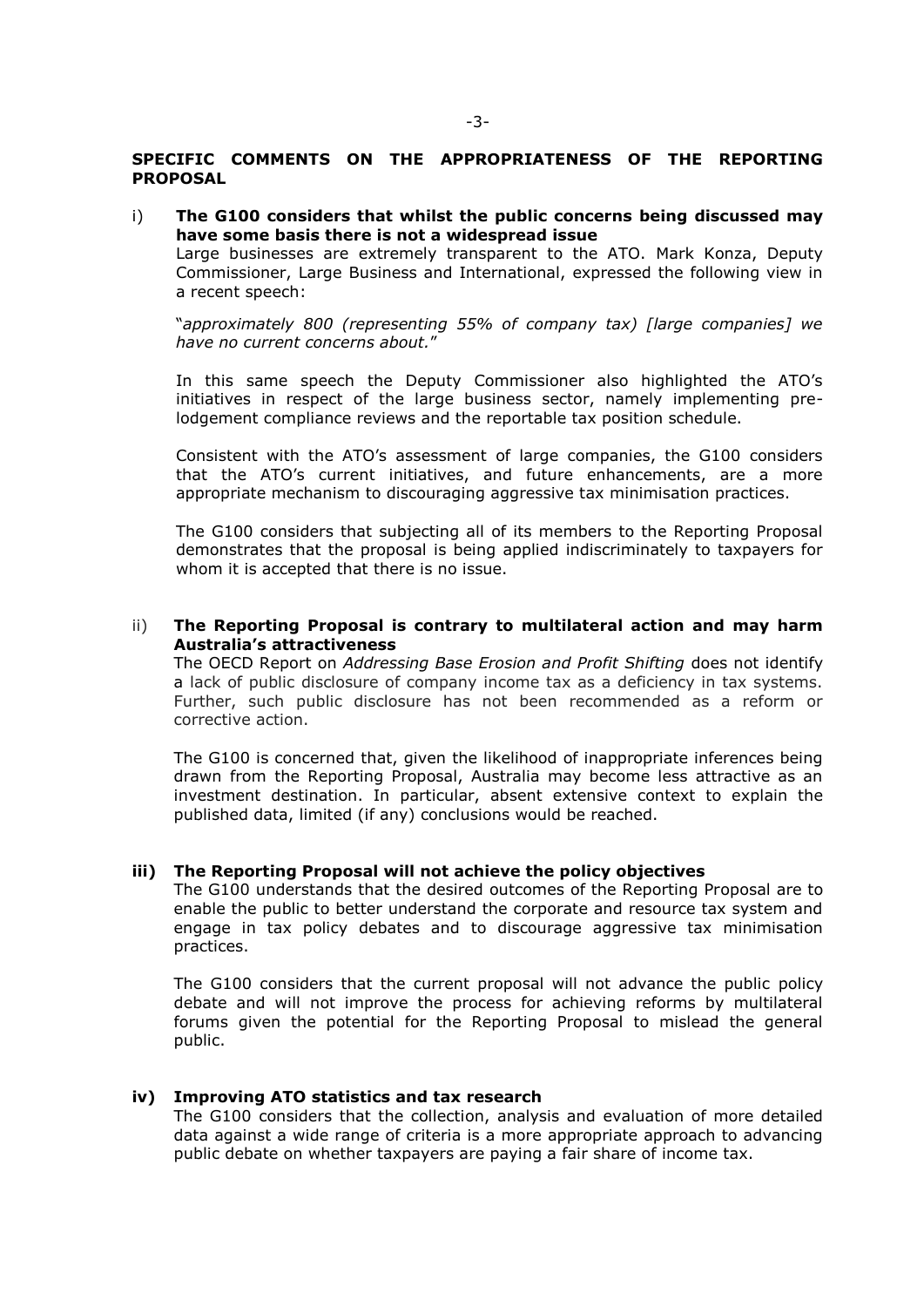The ATO already produces extensive statistical analysis on corporate income tax which is currently available to the public. The G100 considers that there could be greater analysis of the ATO statistics and greater disclosures of some existing ATO analysis that is undertaken, but not currently publicised. By way of example, the ATO could release:

- aggregate data from the international dealings schedule;
- data collected and used in the ATO risk differentiation framework and the determination of "risk ratings"; and
- comparable corporate tax data and industry data used by the ATO.

The G100 considers that these would be far more productive actions to enrich the quality of tax policy debate.

## **ADDITIONAL COMMENTS IF THE GOVERNMENT IS DETERMINED TO PROCEED WITH THE REPORTING PROPOSAL**

These comments are made because the G100 has concerns that the Reporting Proposal will lead to inadequately researched and superficial public campaigns directed not just at foreign owned multinational companies but also large Australian companies.

#### **i) Problems with disclosing total income**

The G100 submits that there should be no disclosure of a company's total income. Total income as a disclosure item is likely to be misleading. Disclosure of total income does nothing to inform the general public as, in general, total income will not reflect the profitability of the company.

To have information relating to total income and taxable income reported without any further information being available invites potential reputational damage. This is particularly the case for businesses facing pressure on profit margins.

By way of example, the following matters could result in misleading perceptions and the potential for a company's reputation to be tarnished:

- taxable income may be reduced by legitimate carry forward tax losses resulting in a perception that taxable income is low compared to total income;
- franking credits are included in taxable income, but would not be included in total income;
- total income may include foreign income not subject to Australian income tax, such as exempt dividends received from foreign subsidiaries; and
- companies with large capex will have capital allowance deductions which will reduce taxable income, resulting in a perception that taxable income is low compared to total income.

For these reasons, the G100 is concerned about the prospect of inappropriate inferences being drawn from the reporting of total income and considers that it should not be disclosed.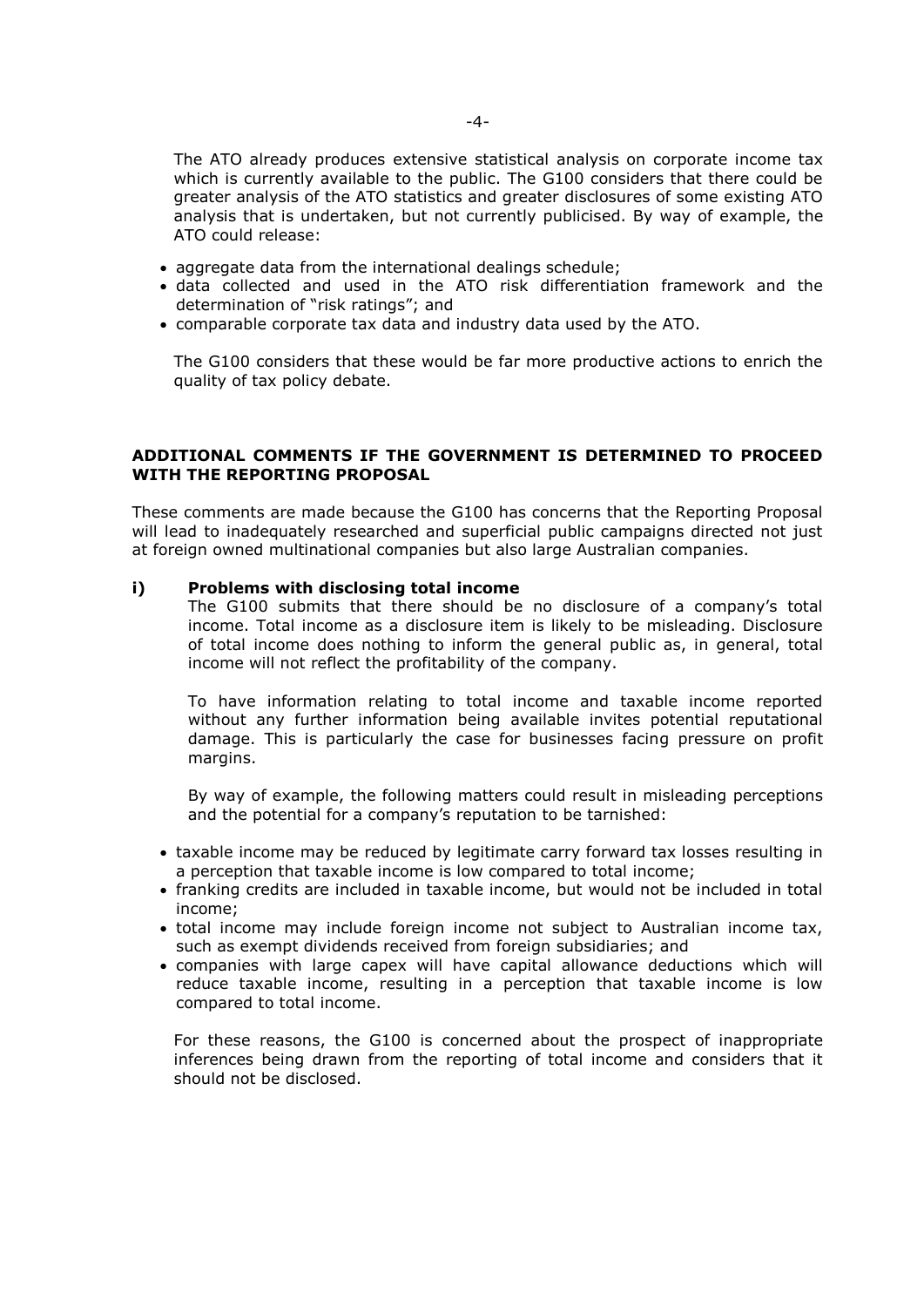## **ii) Problems with the disclosure of income tax payable**

The G100 considers that any disclosure of income tax payable should be based on gross income tax payable excluding the impact of tax offsets. This is suggested because offsets provided under taxation laws which reduce tax payable should not be a basis for taxpayers being considered as not paying an appropriate amount of income tax. There is a likelihood that this misconception may otherwise arise.

Any disclosure of income tax payable should not be the final amount due and payable by a company as this may allow inappropriate conclusions to be drawn.

## **iii) More appropriate total income threshold**

The threshold for any reporting should be aligned to the threshold with the ATO's Large Business and International segment threshold for companies with annual turnover exceeding \$250 million.

## **iv) Opportunity for review**

The G100 anticipates that potential disclosures for many companies will require further explanation to provide context. The G100 considers that affected companies must be given a right to review the proposed disclosure as well as the option of providing explanations.

# **v) No paper publication, list or table of the entities should be made available by the ATO**

The G100 considers that the Reporting Proposal should not be available in the form of a paper publication by the ATO and should not list the entities (or be capable of being made into a list).

The reasons for this are:

- the likely affected entities will be from differing industries and have differing economic profiles such that a comparison exercise is futile;
- even those companies in the same industry may have significant variances in the published data for entirely legitimate reasons; and
- the media and public may misconstrue a company listed with an apparent low taxable income or tax payable of less than the corporate rate as a company that is irresponsible despite the ATO recognising the company as being a responsible taxpayer.

## **vi) MRRT and PRRT taxpayers**

To ensure that a more complete picture of obligations on taxpayers is disclosed, the G100 considers that any reporting by a MRRT/PRRT taxpayer must include a disclosure of all state royalties paid by the taxpayer.